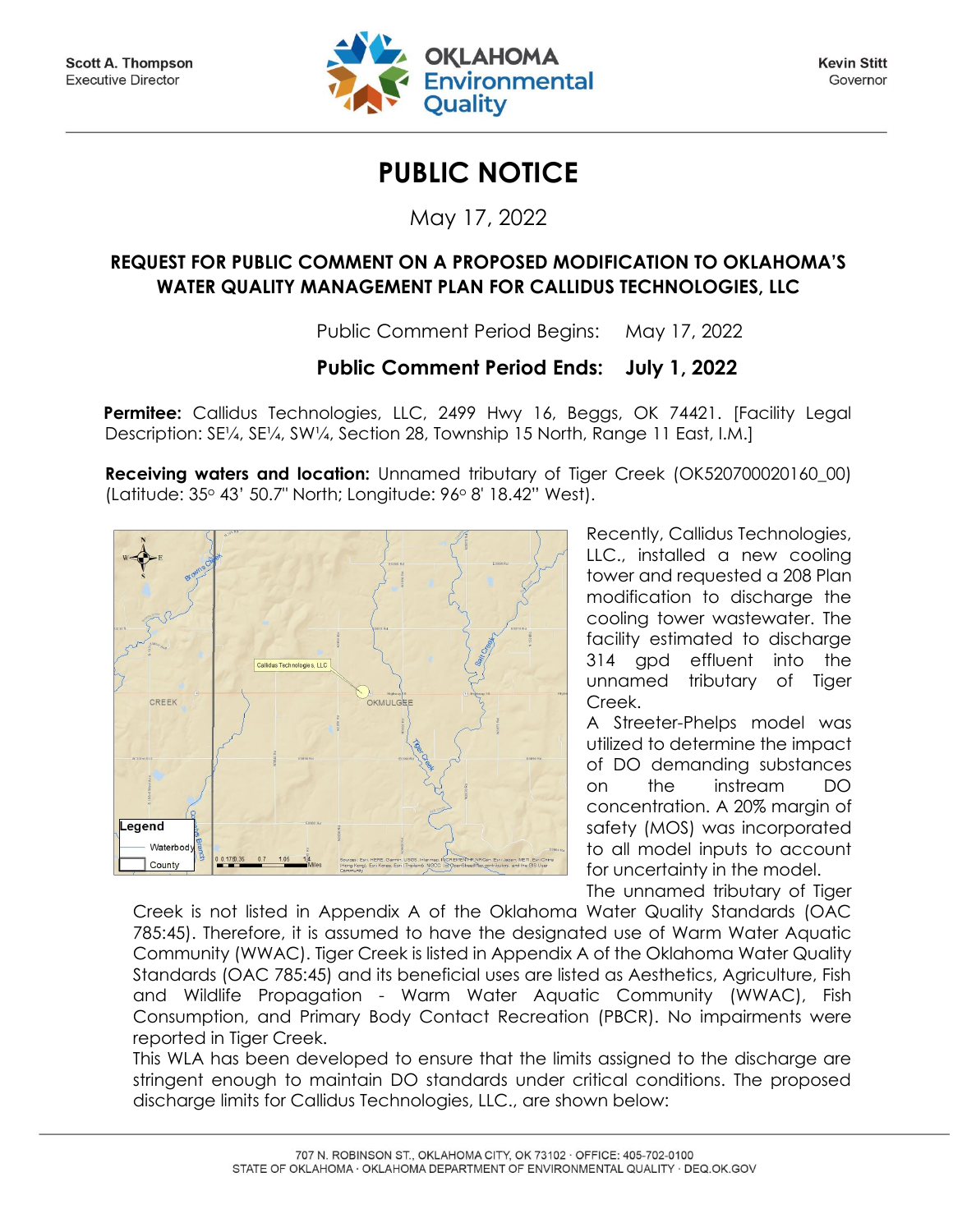## **Callidus Technologies, LLC**

Highest Monthly Average Flow (Qe(30)): 314 gpd Year-round: 185 mg/L CBOD5, 0.26 mg/L NH3-N, 5.0 mg/L DO

These limitations are minimum requirements. If a Total Maximum Daily Load (TMDL) is approved for the stream, any more stringent limitations contained in the TMDL will apply. The comment period will be open for 45 days. If you have any concerns regarding these proposed limits, please submit your comments in writing by the end of the workday on **July 1, 2022** to:

> Soojung Lim Water Quality Division Oklahoma Department of Environmental Quality P.O. Box 1677 Oklahoma City, OK 73101-1677 (405) 702-8195 E-mail: Water.Comments@deq.ok.gov

You may also request a public meeting in writing. If there is a significant degree of public interest, DEQ will schedule a public meeting. After evaluating comments received and making any necessary changes, the WLA will be submitted to the U.S. Environmental Protection Agency (EPA) for final approval.

| FACILITY 208:                             | <b>Callidus Technologies, LLC</b>                       |                                                                        |  | CITY/TOWN:            |  | <b>Beggs</b>     |              |  |
|-------------------------------------------|---------------------------------------------------------|------------------------------------------------------------------------|--|-----------------------|--|------------------|--------------|--|
| <b>LEGAL LOCATION:</b>                    | SE¼, SE¼, SW¼ S28, T15N, R11E                           |                                                                        |  | COUNTY:               |  | Okmulgee         |              |  |
| POD LOCATION:                             | SE¼, SE¼, SW¼ S28, T15N, R11E                           |                                                                        |  | SEGMENT:              |  | 520700           |              |  |
| <b>POD LATITUDE:</b>                      | 35° 43' 50.7" N                                         |                                                                        |  | POD LONGITUD*:        |  | 96° 8' 18.42" W  |              |  |
| OPDES #:                                  | OK0100803                                               |                                                                        |  | <b>FACILITY ID #:</b> |  | I-56000660       |              |  |
| <b>CURRENT TREATMENT PROCESS:</b>         |                                                         | N/A                                                                    |  |                       |  |                  |              |  |
| $Q_{e(30)}$ (gpd):                        | 314                                                     |                                                                        |  |                       |  |                  |              |  |
| <b>RECEIVING STREAM:</b>                  | Unnamed tributary of Tiger Creek<br>(OK520700020160_00) |                                                                        |  |                       |  | Stream<br>Class: | Intermittent |  |
| 7-day 2-year low flow in MGD (7Q2)        | N/A                                                     |                                                                        |  |                       |  |                  |              |  |
| <b>WASTELOAD</b><br>ALLOCATION:           | Year-round:                                             | 185 mg/L CBOD <sub>5</sub> , 0.26 mg/L NH <sub>3</sub> -N, 5.0 mg/L DO |  |                       |  |                  |              |  |
| <b>Recommended Treatment Alternatives</b> |                                                         |                                                                        |  |                       |  |                  |              |  |
| A)                                        | Land Application                                        |                                                                        |  |                       |  |                  |              |  |
| B)                                        |                                                         |                                                                        |  |                       |  |                  |              |  |
| $\mathsf{C}$                              |                                                         |                                                                        |  |                       |  |                  |              |  |
| EPA Approval Date:<br>Pending             |                                                         |                                                                        |  |                       |  |                  |              |  |
| Record Last Updated:<br>5/5/2022          |                                                         |                                                                        |  |                       |  |                  |              |  |